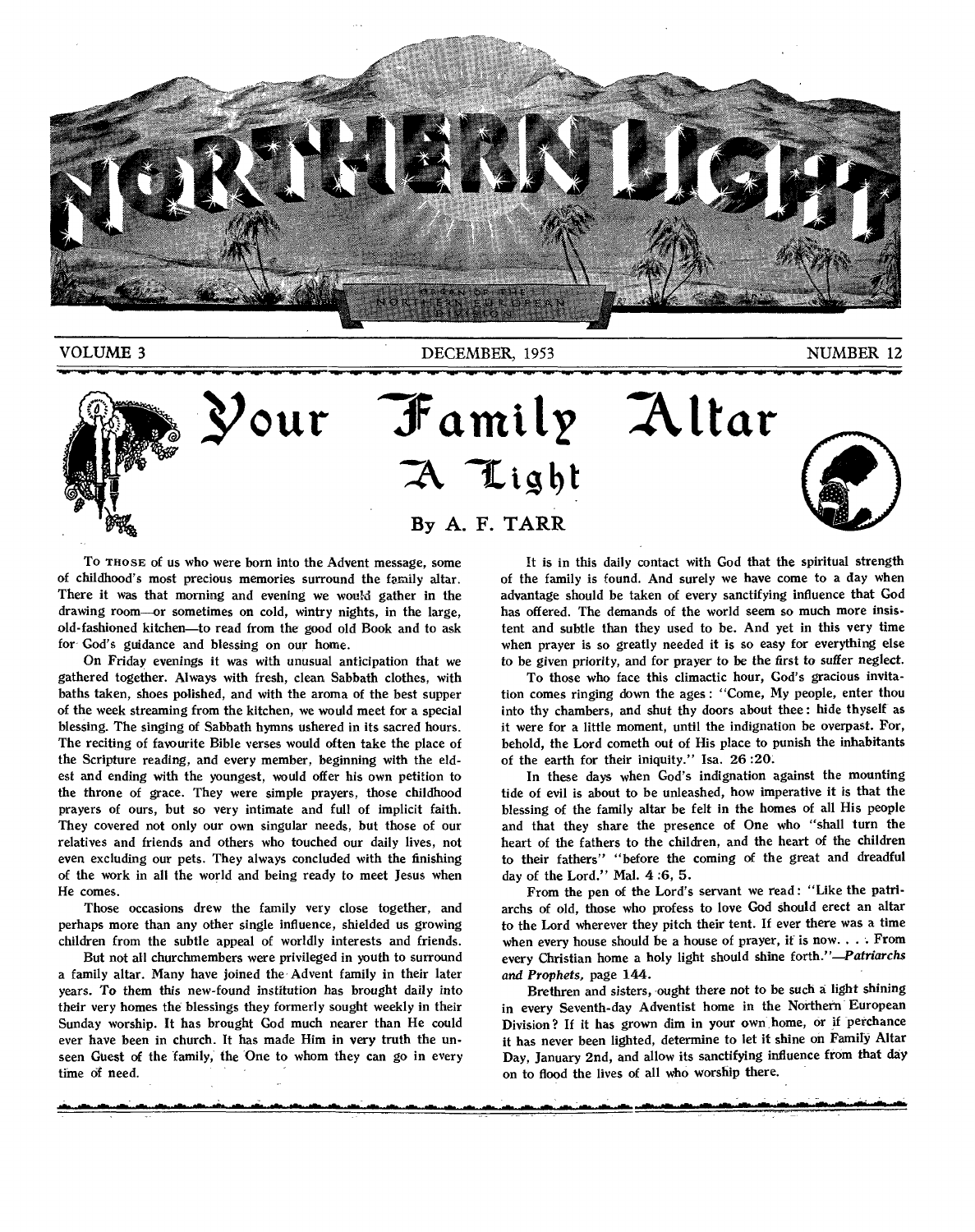# **CONTINUITY OF THE ADVENT MOVEMENT**

(A few years ago, an anxious mother wrote to the late Elder Spicer, requesting him to write to her son, who, at the time, was, dis-connecting from one of the deceptive offshoot organizations. We feel sure our believers will appreciate reading this letter of courage and assurance for the triumph of the remnant church from one whose long life of service was devoted to teaching and defending the Advent message.—W. E. READ.)

**DEAR BROTHER,** 

Your mother asks me to send you a word about this Advent movement of prophecy. I am glad to respond, though she tells me you are in touch with our church in Denver and with Elder M. E. Kern of the General Conference office here. You are in good contact with our work, and the Lord has surely been leading you and your wife. That is the important thing. He will guide you by His Word. I write gladly, giving my viewpoint. But I hope you will hold to your contacts in Denver and with Elder Kern. I retired six years ago at seventy-five and cannot keep up correspondence these days. Elder Kern is having this letter copied, which will make it better for you.

I like to put the facts of this Advent movement in this way:

In Revelation fourteen the prophet John saw the coming of the judgment hour in heaven in 1844. He saw a people rise keeping the commandments of God. He saw them go to every nation and tongue preaching the judgment-hour message. And next thing in Revelation 15 : 1-4, he saw this same movement that rose in 1844 end on the sea of glass in the city of God. There is no change, no division, no new organization. The movement that rose in 1844 is the one that the prophecy pictures on the sea of glass.

In *Early Writings* (pages 13-20) the Spirit of prophecy gave Mrs. White the same view in 1844. She saw the movement rise in the autumn of 1844. She saw it travel on until the same movement entered the city of God. There is no separation or divergence. The Lord purified the movement by shaking out elements not belonging to it, not by leading a purer or better movement out of this one.

That is the picture both in the Bible and in the Spirit of prophecy of the Advent movement.

That is how it was in the Exodus movement, which is a type of the Advent movement. (1 Cor. 10:11.) The same movement that came out of Egypt went-into Canaan.

Some started new reforms and tried to take over leadership. They perished, and the movement went through.

We are in a movement that began in 1844, at the right time. It will go through, and by God's help we must hold to it until it goes into the city.

In 1905 Mrs. White wrote to us:

"Those who know the way-marks that have pointed out the right path . . . are not to permit the banner of the third angel to be taken from their hand. . . . We

cannot now step off the foundation that God has established. We cannot now enter into any new organization; for this would mean apostasy from the truth."—Ms., 129, 1905.

So, dear brother and sister, let us push on in the highway of the Advent pathway that we see in prophecy running straight through from 1844 to the city.

God bless and care for you both.

Your brother, W. A. **SPICER.** 



# **A New School in Asmara, Ethiopia By J. H. Wollan**

"THE Executive Committee of the Seventh-day Adventist Mission, Eritrea, requests the pleasure of the company of :

*at* the inauguration of the new school building in connection with the commencement of the current school year, on Wednesday, September 23, 1953, at 10 a.m. at the mission compound in Gaggiert, Asmara."

**THE** above invitation was sent out to some three hundred people of Asmara. Several weeks of preparation were needed to work out the programme to the best advantage. We thought that by inviting some of the Government officials, we would have a real chance to let them see what we were doing in Eritrea.

At 10 a.m. sharp, the first car rolled up at the main entrance to the new school building. It was the acting Chief Executive of the Eritrea Government and his assistants. Then three cars from the Imperial Palace arrived with His Excellency Ato Asfah Wolde Mikael, His Imperial Majesty's vice-representative to Eritrea, and his secretaries. Then followed representatives from the British, American,

*[Page Two]* 

Italian, and French Consulates, and many business people from the town, and of course many natives. The ceremony took place in the courtyard of the school. On either side of the platform were placed chairs and flags. More than 150 Ethiopian and Eritrean flags were put up around the building.

Pastor H. E. Davis welcomed the guests and introduced the speakers. The acting Chief Executive from the Eritrea Government was the first speaker. After having expressed his pleasure at being present, he addressed the students and parents as follows: "Dear Students and Parents: The Seventh-day Adventist Mission is doing a wonderful work to help us build a strong nation. In this school the children and young people have a good chance of becoming better citizens. It is wise to make use of every opportunity to obtain a good education. Do not always look toward the Government for an office job. Learn how to cultivate the fields and how to work with your hands. I know that this mission school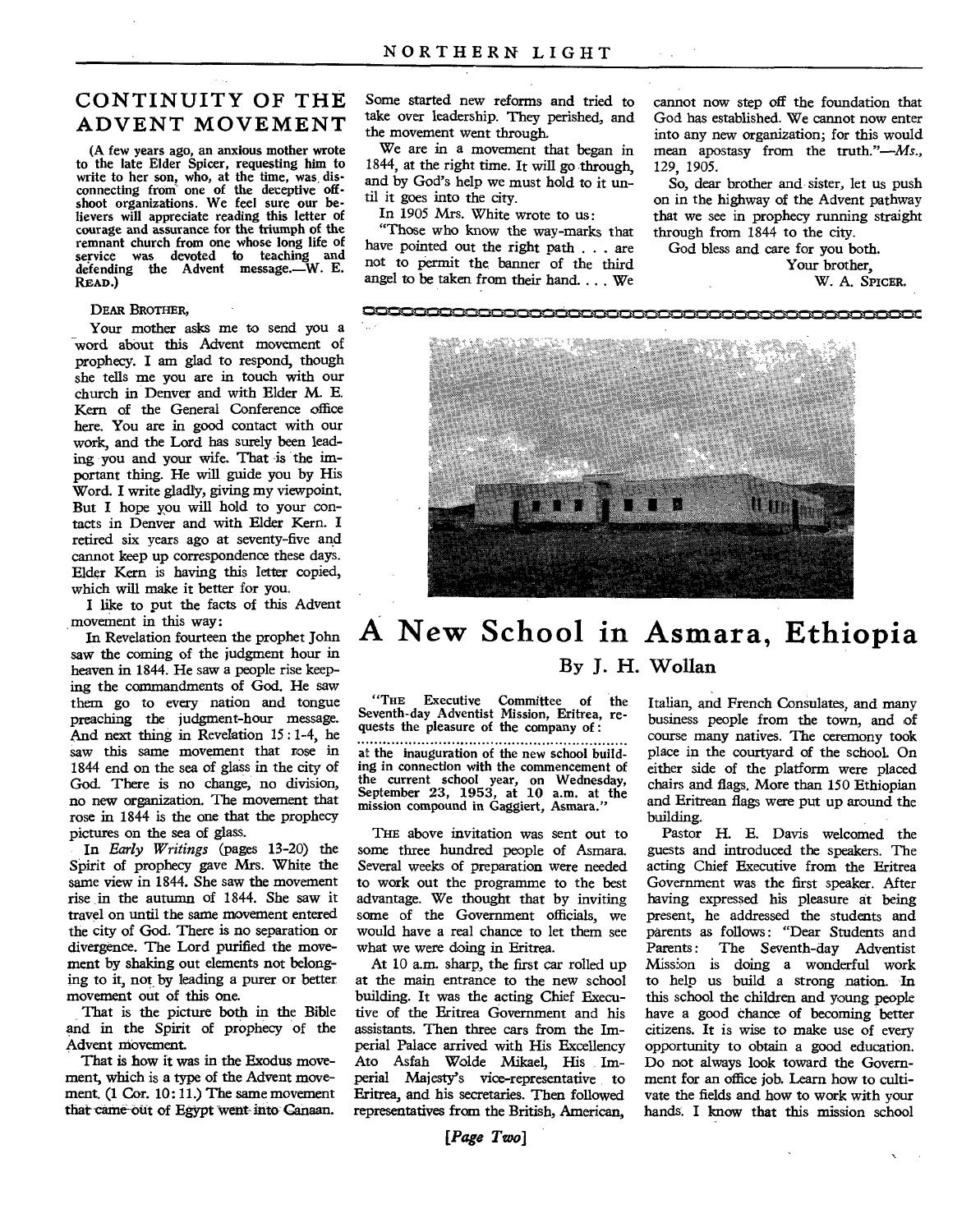will help you to learn to love these things. Our country needs men and women who are not afraid to work. On behalf of the Eritrea Government I wish the leaders and teachers as well as the students a very successful school year."

Then Pastor S. A. Broberg, Ethiopian Union superintendent, gave the following address: "Your Excellencies and distinguished guests: It is a happy privilege to be with you today. I deeply appreciate your invitation on this important and historic occasion. I have been asked why the mission is willing to spend such a large sum in building such a school when the Government has good schools. The reason is that we feel it our duty and our happy privilege to help educate the young people that they may be ornaments to their country and useful to the public wealth.

"Through the education we are giving the students, we aim at the harmonious development of the physical, the mental, and the spiritual powers. In other words, we aim to train the head, the hand, and the heart.

"Theoretical or book knowledge is not enough. We want to see the students trained in a practical way. They must also learn the dignity and joy of labouring with their hands. Not all students, having finished their education, can go into office work. We need young people who know how to do practical work, that they may be successful craftsmen. That will result in good homes, and good homes are the foundation of a strong and progressive nation. It is, however, not enough to train the head and the hand. We must also train the heart. We must learn to love and obey the Government. Love should be the undercurrent of all that we do and say. It is true what the children sing, "Tis love that makes us happy, 'tis love that smooths the way, it helps us mind, it makes us kind to others every day.'

"It is true that a great deal of expense has been *involved* in the building of this school, but it has not been too great. Every parent desires to see his children develop a good character, that they may grow up to become true and dependable. Any sacrifice to that end is not too great. The results from our schools are the joy and reward to us as missionaries. Wherever we go, both in Eritrea and Ethiopia, we meet former students from our schools. We see them carrying great responsibilities both in the Eritrean and the Ethiopian Governments, and becoming successful, practical workers. May God in a special way bless, the students and the teachers in this school."

The contractor then handed over to Pastor J. H. Wollan the keys of the school, thanking us for the way we had treated him. He also expressed his best wishes for a good school year.

His Excellency, the Imperial Majesty's vice-representative to Eritrea, was the last speaker. He reminded all of the fact that the Seventh-day Adventist Mission was operating schools and hospitals all over the world. Wherever and whenever needed, the Adventists were always willing to help. This was highly appreciated both in this country and in Ethiopia.

After the national anthem was played, the programme was brought to an end by an inspection of the building. Many words of real appreciation for the building were uttered by all present.

The building contains eight classrooms, two offices, a library, a bookshop where students can buy all the school material they need, a large dining-room, a kitchen and storerooms, three dormitories, an infirmary, and bath and toilets.

It is almost incredible that we have such a fine building in this place. Almost two hundred students are now receiving their education at this new school. We are sorry that because of lack of money we were not able to open the boarding school this year. But we hope to be able to take sixty boarding students from next year.

All the teachers count it a real privilege to teach in this new school. I know that both time and money spent on the young people of Eritrea are well spent. We shall see wonderful results if we just follow the blue-print given us by Sister White. We need fresh blood in our churches. The schools in this country have been a great help to our mission work. A large percentage of our new converts come from our schools.

Part of the mission land is now under special cultivation. Plans are also in hand to open a crate-making shop. A firm in town is willing to buy up to 2,000 fruit boxes from us each month. Here the students can work and earn enough for their school fees and books.

Five national and three foreign teachers aie busy every day in teaching and directing the work of this new institution of ours. There are a thousand things to be taken care of in order to keep the wheels running smoothly. We are most happy to have Miss *Sigrid* Nilsen from Norway teaching six classes every day. She has a special gift, we feel, for teaching the young people and she has found a place in the hearts of both young and old. Besides the school work she is the secretary-treasurer of the Eritrea Mission as well as having other duties. Pastor H. E. Davis is also teaching Bible in two classses. Both teachers and students send their best wishes and greetings to all who may read these lines.

We all believe that this new school will give added strength to our mission work in this needy field. Let me also express a hearty "thank you" to all our fellow believers in the homeland who are supporting the mission programme by their money and their prayers.

### **FIRST-FRUITS OF ACCRA JAMES FORT PRISON EFFORT**

**By C. S. Okai,** *Headmaster, S.D.A. School, Accra, Gold Coast, West Africa.* 

T wo years ago a branch Sabbath school was started among the inmates in the was started among the inmates in the James Fort Prison in Accra. It began•in a very small way. Voice of Prophecy students in the prison asked for a visitor to come and teach them about the doctrines of the Bible. This interest grew until a good number were attending the meetings, and then Brethren D. L. Chappell, D. N. Agboka, D. K. Amponsah, and R. E. Damson organized the branch Sabbath school.

Interest in these Sabbath afternoon meetings grew rapidly until more than 100 persons were attending regularly. Even some prisoners who were confined to their rooms were observed to be lying flat on the floor with their ears by the door in order to hear the music and the lesson study. Two of the prison Sabbath-school members were made the leader and the secretary. Each week the prison warder read and approved the minutes of the meeting.

After several meetings these Sabbathschool officers, C. H. Avio and D. A. D Alphoncio and others asked to be enrolled in a hearers' (baptismal) class so that they might be taught the doctrines of the church and later be considered for baptism. This class was conducted in the prison on a weekday in addition to the Sabbath afternoon class.

Before being won to the hearers' class, Brother D'Alphoncio had sworn never to become a Christian again *in* his entire life. These were his reasons: He felt that he had been falsely accused and imprisoned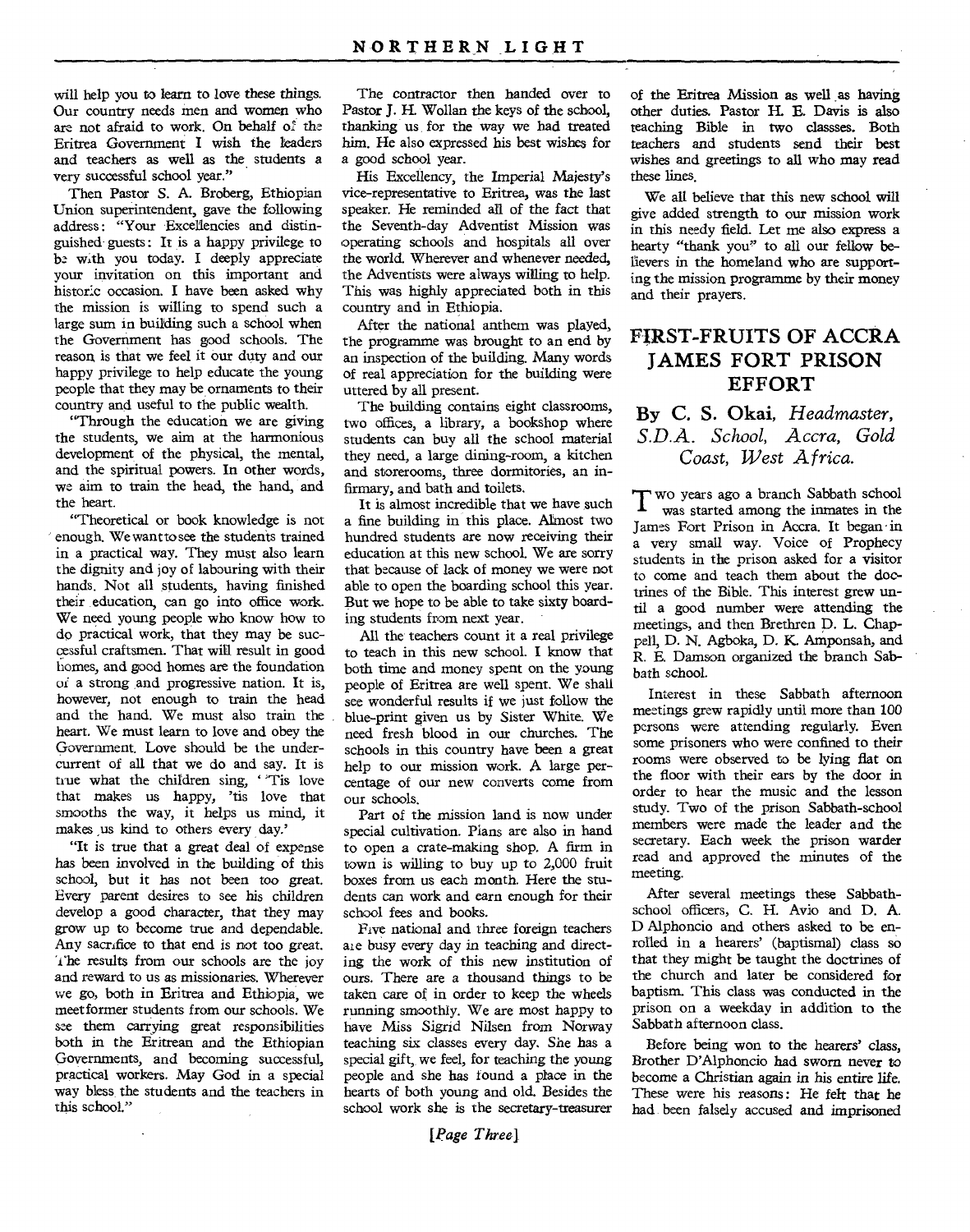for three years of penal servitude, and his accusers swore by the Bible falsely as Christians and were allowed to go free. Henceforth, he determined never to see a black or white minister of the Gospel again. Nor did he want to hear anything of the Word of God as he had lost faith in God.

Hearing of this feeling on his part, the brethren by earnest prayer and pleading led him to accept a Bible, and gradually helped him to understand the love and patience of God as He seeks the repentance of sinners.

A wonderful transformation came over the life of D'Alphoncio. He soon was serving as the superintendent of the prison branch Sabbath school- Later his sentence was reduced, and early in July of this year he was released from prison.

He was a suitable candidate for the baptismal class upon his release, and in late August was baptized into the fellowship of the Accra Advent church. He is now a worker in the new Advent Press, which is the West African Union Publishing House.

The story does not end here. Not long ago C. H. Avio, the other prisoner-officer of that branch Sabbath school, was baptized, even behind the prison walls. That branch Sabbath school goes on today, and more souls are being won in that penal place.



# **Women's Meeting in East Nigeria By D. V. Cowin**

O FF WE went in the school pick-up<br>the bush to the little Advent church at FE WE went in the school pick-up bumping over roughroads and through Osusu. There were three of us in the front seat—Mrs. A. E. Brendel from the Nigerian Training College, Teacher Enwereji, also from the college, who was to act as our translator, and the writer. In the back of the car were the women, tightly packed together, who were going along to the quarterly meeting of the women's groups of the nineteen churches in the Ihie District of the East Nigerian Mission.

We arrived a little after the time we were scheduled to begin, to find the place deserted except for the president, vicepresident, and the secretary of the group. When we inquired where the women were who were to attend the meeting, the

assuring answer was, "They will come!"

Sure enough, in true native fashion, the women began to come, some on cycles, and some on foot, just a few at a time, until more than 150 filled that little church to overflowing. There they were, a most colourful array, dressed in their carefully embroidered blouses and bright native cloths, topped off with cleverly arranged head cloths tied in a variety of designs to suit the individual.

This quarterly women's meeting followed a general programme pattern which was much like the following: First came a period of singing, in which purely native songs and some religious ones were used. It was a general friendly period. A devotional study followed, after which the business of the group was taken up and announcements made. The enthusiasm of

that at times the meeting was nearly broken up, for as each problem was presented they proceeded to talk it over and argue all points loudly in Ibo, all talking at the same time. The president, Mrs Ugwuala, Mrs. Brendel, the group counsellor, and the other officers sometimes despaired of restoring order in the meeting. At such times a familiar song was started and soon all seemed to forget their determined debating,order was restored, and the business went on. The next item on the programme was the presentation of a special subject, closely related to the entire plan of the women's work. I, as a guest speaker, presented several features of the Dorcas work, and Mrs. Brendel, who is also a nurse, then presented a "Health and Child Development" study, after which the meeting was brought to a close.

the women waxed so great at this juncture

This was only a part of a mission-wide programme which had grown up through the years and was still developing along the lines of our West African Union's scheme of "Women's Welfare Work." In the East Nigerian field there were said to be fourteen such federations of women's groups. Nearly all the local churches have their society which meets once or twice each month. Small dues are collected and these are used in their local work.

About two years ago it was felt by some that the women's work in the churches could be greatly strengthened if certain women had a short course in "Leadership for Women's Work." Miss A. S. Nuka, the director of the girls' school at the Nigerian Training College, who has a keen interest in work for girls and women, called together a select group of women and spent several days training them for this work, giving them materials and ideas to be used in their local meetings. Since that time she has called these people back periodically for further instruction. The effective results of such purposeful training is being evidenced in the churches and in such large groups and gatherings as this one in which we had just participated.

I wish you could have witnessed them as they left the church, greeting each other with many handclasps, much bowing, and a long series of friendly expressions and inquiries.

Then they wended their way in two's and three's and in small groups into the bush and along the paths, to go to their separate places, some of which were as much as twelve and fifteen miles away. It touched my heart, but it cheered me greatly too, for these were East Nigeria's Seventh-day Adventist women in action.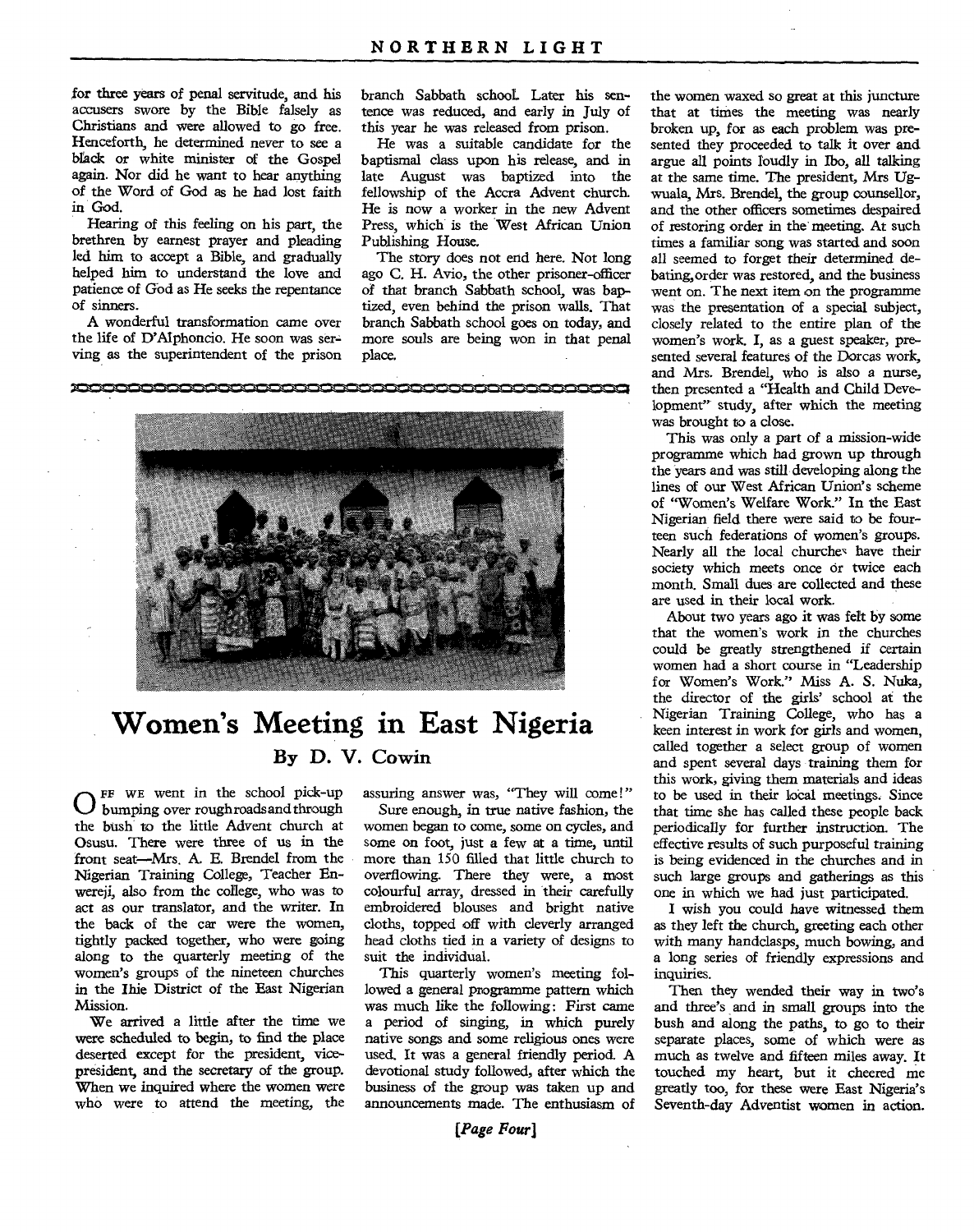# **Adventism Challenged not to Remain a Dead Letter**

**By David H. Hughes,** *Station Director, Bassa, Liberia, West Africa* 

 $N^{\rm o}$  DOUBT many were impressed when they read The Listener, a daily newsthey read *The Listener,* a daily newspaper in Monrovia, Liberia, and saw the following caption: "Seventh-day Adventists Dedicate New Church Building, President Tubman Delivers Sermon."

I was an eyewitness to this unforgettable event and I am going to share with you the things I saw and heard. The time was four o'clock on Sabbath afternoon and a strange and wonderful group of personages were assembling in front of the new \$12,000 church building on Camp Johnson Road. One could see that this was no ordinary gathering. Men and women of high rank in society and in the fields of education, religion, politics, and government were pressing through the doors into the Lord's sanctuary. There was an atmosphere of anticipation everywhere, an ardent feeling of expectancy that the unusual was about to take place.

The service began with the opening of the main doors, the opening of the windows and interior doors, and was climaxed by the unveiling of the pulpit and chairs by Dr. John B. Falconer, head of the Baptist Convention in Liberia. There were doctors and bishops representing the Methodist, Baptist, Presbyterian, and other denominations. Indeed, there was an impressive array of men of the cloth sitting on the rostrum.

Elder P. E. Giddings, superintendent of the Konola Mission, and Mrs. Giddings, the director of the Konola Choral Group, were present. They had difficulty in getting from Konola to Monrovia. They had travelled in an open truck approximately sixty miles over almost impassable roads due to heavy rains, to render the beautiful selections that thrilled and quickened the heartbeats of the congregation.

The long-awaited moment came when William V. S. Tubman, president of the Independent Republic of Liberia, stood behind the new pulpit to preach. The President, who was a preacher before he became the president, slowly, distinctly, and solemnly made his introductory remarks. Then with great earnestness he made a statement that rocked and stunned this august assembly: "Seventh-day Adventists believe ardently, and correctly too, that this is the only Sabbath and that Sunday is not the Sabbath. We all realize

and recognize and endorse their doctrine insofar as their belief in the Sabbath is concerned." He further went on to say that there would never be peace among the nations through diplomacy or military might, but that peace will come through the church when Christ comes to establish His kingdom upon this earth.



*The new church building in Monrovia, Liberia.* 

The President's opening remarks were a rebuke and a challenge to the Protestant world. His closing remarks, a rebuke and a challenge to the Seventh-day Adventist movement, were as follows : "But in this church, dedicated to the worship of God, may the laws of God and the doctrines of Seventh-day Adventists be enforced AND NOT REMAIN A DEAD LETTER."

Men of the world in all stations of life recognize the truthfulness of this eleventh hour message to the world, and feel that many of the believers have not proclaimed this message with the earnestness, perseverance, and enthusiasm that it is worthy of.

How many sincere, thinking men and women feel we are guilty of permitting Adventism to become a dead letter in our locality? The servant of the Lord writes :

<u> Europa estas internacional de la contenentación en la contenenta de la contenenta de la contenenta de la conte</u>

**" Wait on the Lord: be of good courage, and He shall strengthen thine heart." Psalm 27:14.** 

*[Page Five]* 

"The Lord now calls upon Seventh-day Adventists in every locality to consecrate themselves to Him, and to do their best, according to their circumstances, to assist His *work."—Testimonies,* Vol. 9, page 132.

When Elder C. D. Henri, president of the Liberian Mission and pastor of the newly dedicated church, and the programme committee made plans for the opening of the new church, they calculated to shake the very foundations of Monrovia by not letting Adventism become a dead letter. "Those who belong to the higher ranks of society are to be sought out with tender affection and brotherly regard. . . . These should be the first to hear the call. To them the invitation must be given." *—Christ's Object Lessons,* page 230.

It was with these words in mind that the Programme Committee laboured energetically, with much faith and prayer, to accomplish God's will. Names of prominent persons were handed out to the committee members, Elder Henri receiving the President's name for visitation. When he interviewed the President, in spite of his very heavy programme, he accepted the invitation and even delayed his week-end visit to his farm to meet the appointment. Being in the rainy season the rains were very heavy, but the churchmembers prayed earnestly that the day might be fine. After one week of heavy rainfall the heavens refused to send forth rain beginning on Friday afternoon until the following Tuesday.

In response to what had been said and done, four very prominent people came forward to take up the offering, inviting the congregation to come forward and lay their offerings on the table in front of the pulpit. Mr. Dennis, secretary of the Treassury Department, in his appeal made this statement: "It is unorthodox for us to be here today [ Sabbath], therefore let us give an unorthodox offering." The result of this appeal was an amount of \$600. The President then stepped up to the pulpit and said that the offering should be \$1,000, the goal that had been previously set. The congregation rallied, and with the President's very liberal offering, the total far exceeded \$1,000. This offering cleared the church completely of all debt.

Adventism is far from being a dead letter in Monrovia, Liberia. The proof of this statement has been given in the report above. This incredible event is indeed a challenge to Seventh-day Adventists throughout the world field to attempt great things for God.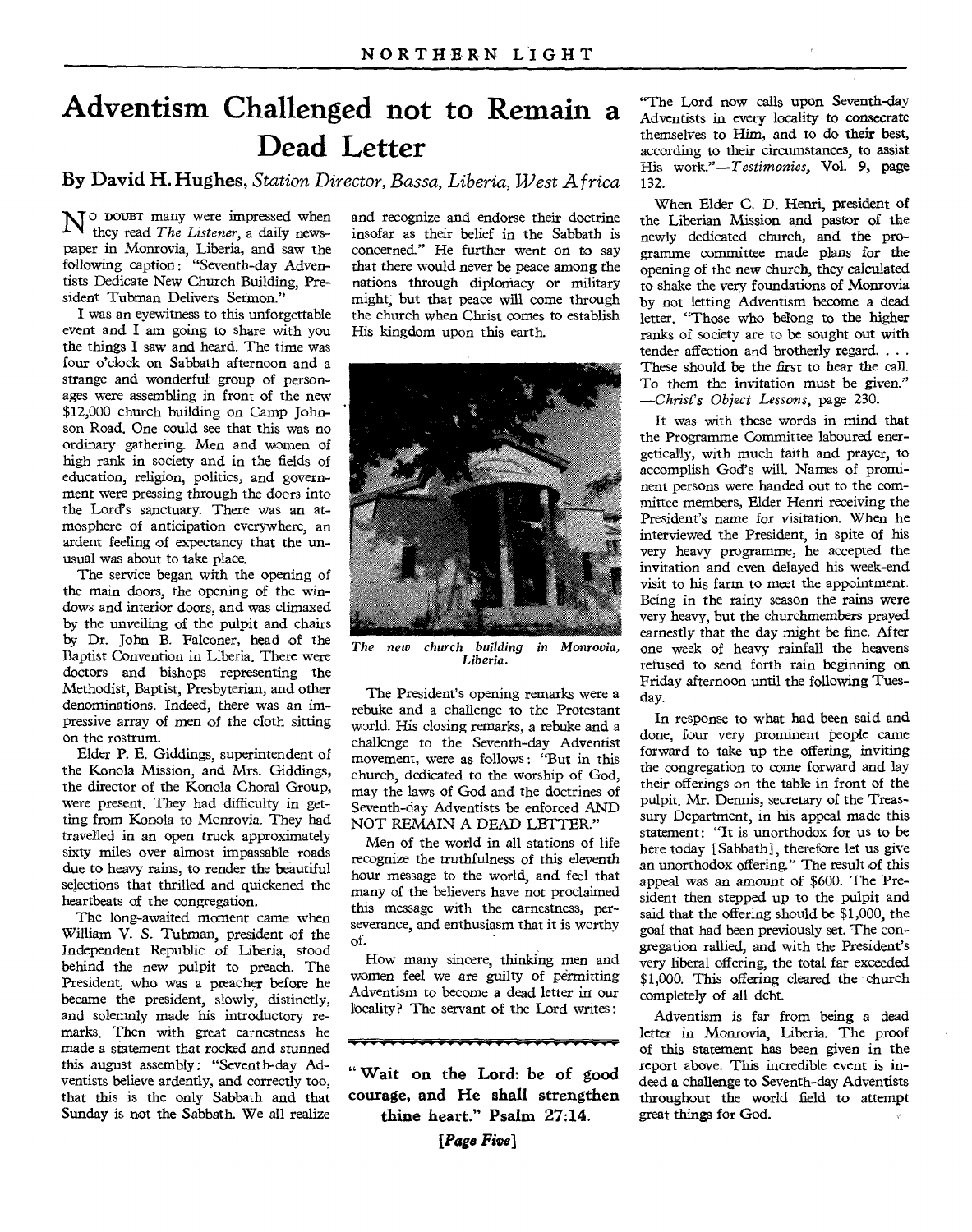### **• THRILLING DAYS OF EVANGELISM IN BIRMINGHAM**

### **By Thomas J. Bradley**

N or so very far from the geographical<br>Centre of England is a group of cities centre of England is a group of cities numbering their inhabitants by the millions. There seems to be no ending nor beginning to the towns and boroughs, for you can just drive through mile after mile of thickly populated built-up areas. Chief in size among the important group of industrial cities is Birmingham, which is, in fact, the second largest city in England— London being the largest about a hundred miles away ,to the south-east.

The name of Birmingham indicates that in Saxon times the family (ING) of Berm (a man's name) made their HAM (home) there. This was probably in a clearing on the outskirts of the Forest of Arden-the largest of Britain's forests or royal hunting grounds. Birmingham is first officially mentioned in the Domesday Book, at which time, the Manor comprised 480 acres and was occupied by about fifty people, besides the entourage of the lord of the manor

When William the Conqueror put his levies upon this land, he taxed it at about 5/- per hundred acres of arable land.

Birmingham boasts of many famous men whose names have been linked with some of the most outstanding scientific and industrial advances of the past three centuries, but it is no longer a tiny manor maintaining a few score inhabitants. Nearly two million people surge around the busy, throbbing centre of this prosperous mid-England city.

For some years now, the evangelism of this mass of people has been confined to work in the suburban areas, but the executive leadership of the North England Conference has been longing and planning for the time when a central campaign could be conducted. It' seemed financially possible to launch such a campaign in the autumn of 1953, and so I was asked to associate with a strong group of evangelists and Bible instructors, in arranging this effort.

A splendid central theatre was obtained right on one of the busiest thoroughfares in the city, and for this we must express our thanks to a heavenly Father whose providences lead us better than we could plan. Strong, effective advertising was put out and we rejoiced to see at least 1,500 people comfortably filling the theatre on our opening night. We had been moving forward in faith and prayer, and though much hard work is being infused into our united service, we join in our gratitude to God for His abundant blessing, which has maintained a large, interested audience through the weeks. Already over a thousand names form our challenging visiting -st, and last night, November 8th, which was also our eighth meeting in the theatre, 1,250 people attended and the interest revealed was so encouraging.

The mid-week meetings are similarly cheering. Our central hall is packed to its capacity with nearly 300 in attendance, and here I would like to add my tribute to the helpful service of Dr. Huse, who is giving of his valuable time to present nightly his Radiant Health Talks. These are a feature indeed, and we believe that our final work will show greater strength · as a result of the combining of a virile health programme with the preaching of the Word of God.

What greater joy can come to the worker's heart than the joy of leading men and women to the Christ of Calvary. If you could read the letters on my files, in which hearts, unburdened from their load of sin and despair, have told of their new-found joy, you would have some small idea of our joy as servants of the Lord, and the vital work which the Spirit of God is doing in and around Birmingham.

While it is true that some people have already decided for the truth of God for today, we now face the critical days when a fuller presentation of the message is upon us. Will you not join your prayers with ours, that Jesus may continue to be the magnetic centre and drawing power in every presentation? Remember, too, our loyal, hard-working band of evangelists and Bible instructors, as they diligently search for souls through winter's storms and snows.



*Our Junior College in Iceland. Pastor Julius Gudmundsson, principal, is aided by lour teachers. There are thirty-three students.* 

# **A Spiritual Feast in Iceland**

MING the month of September the believers in Iceland gatheredin the Advent church in Reykjavik for a great spiritual refreshing. Brethren G. D. King and Alf Karlman from the Division were present and broke the Bread of life to the people.

A large company of believers was present. It was good to see members from faroff places to the north, and from along the east coast of the country. A larger number than usual were present at this annual meeting. More and more do they seem to realize how important these gatherings are. One sister from the north coast came in by plane on Friday night and stayed for Sabbath and Sunday. Monday morning early she flew back. She has

seven small children, the youngest being but one year old, so she could not stay longer, but she felt that she had to come and receive the blessings of these meetings. Her husband is not a churchmember. Another sister who was present had recently accepted the message through the Bible Correspondence School. She asked to be put up in the conference building as she did not desire her relatives in the town to know of her presence until after the meetings. She said she did not want to be prevented from attending any of the services, so precious were they to her. We only regretted that the attendance from the comparatively large church on Westman Island was not larger, but they had expected our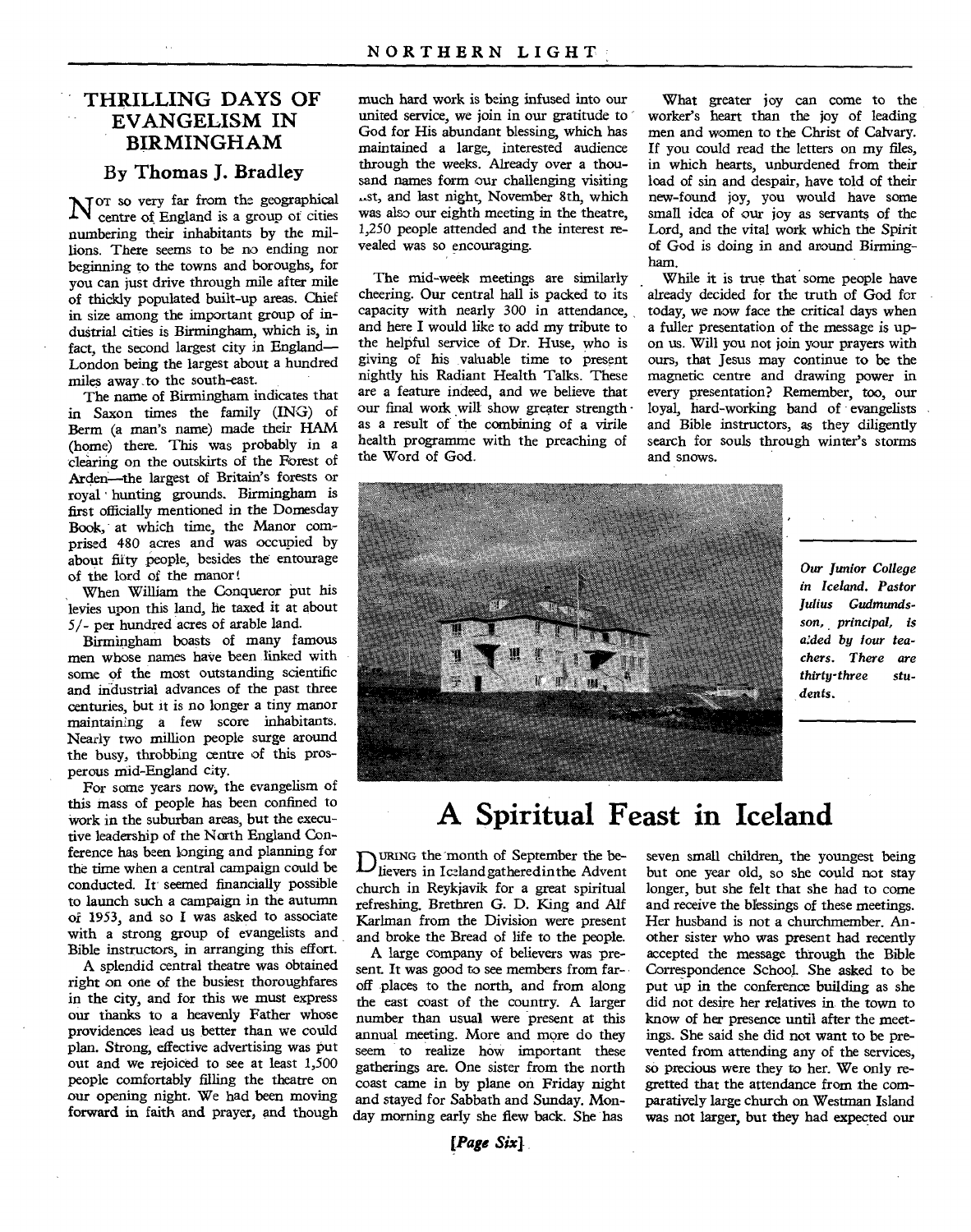visiting brethren to be with them-the weekend following the annual meeting. This, however, was impossible because of the unfortunate weather conditions.

The Bible studies given by the brethren were greatly appreciated and there was a lively participation in the prayer and testimony seasons which followed the Bible studies. Free discussion also took place when the various branches of the work of the church and the best methods for the carrying on of this work were presented.

Every night Pastor King held a public meeting. The attendance was good and grew until, on the last evening, the spacious church building was packed with people who seemed to drink in *every* word of Brother King's timely message. The collection on that night realized Ikr. 1,600 or about £35.

After the close of the annual meetings, our people launched right into the Ingathering work, which they report is going more rapidly than ever before. The collectors found many times that the people would inquire about the public meetings that had recently been held in our church. They had noticed the advertisements in the papers and on the radio and had hoped to attend some of them had they continued.

As a result of these public meetings the conviction has grown strong among us that Reykjavik is at the present time a very promising field for public evangelism. Its population is rapidly growing. At present almost half of the population of the country—about 75,000 lives in Reykjavik and its vicinity, and many more people from other parts of the country are moving in because of the great projects of the military forces. It therefore seems evident that in order to evangelize Iceland a strong public work should be engaged in right now. Just at present our church seems to be meeting with much favour with the public. Brother Karlman and I went out one morning to do some Ingathering. We called on a number of business *firms* and never before, Brother Karlman said, had he been treated with greater kindness and courtesy than by these Icelandic business men.

On the first morning of our annual meeting when the visiting brethren had brought greetings-from their field, they mentioned the very good atmosphere they had found in this country. And now that the annual meetings are in the past, we, too, will remember the very good atmosphere—the fine spirit which prevailed all through the meetings as well as in the board meetings which followed. There was perfect harmony and unity throughout, not a single false note was struck, and we all felt that the Spirit of God was present. JULIUS GUDMUNDS SON.

<u>tranon in 13,13 Oil Nu</u>



#### (Final Instalment)

*9. Tobacco and coffee* are dangerous stimulants and luxuries, not only because of the high percentage of nicotine and caffeine, but also because of the fact that through the excessive heat when smoking the tobacco and roasting the coffee, cancer-producing substances are formed. In the tobacco, tar-like substances are formed which the smoker inhales into his lungs, much of which is cancer-producing. Considering that a heavy smoker inhales into his lungs from three to four pounds of tobacco tar in a year, it is not at all surprising that cancer of the lungs is a disease found very frequently among smokers.

Dr. Pentti Ermala in Finland has recently proved the carcinogenic characteristics in the tobacco tar. He has experimented on white mice, the mouths of which he has painted with tobacco tar daily for several months in succession. In most of these mice was discovered cancer in the bladder. The mice had swallowed some of the tar, which the kidneys secreted in the urine and finally found its way into the bladder where it developed cancer. In the tobacco tar, by the heat of the burning tobacco, had been formed carcinogenic substances, of which Dr. Ermala pointed out one named beta naphthylamine.

*10. "Alcohol is splendid as a fuel and as a means of solution, but as soon as it runs down the throat it is nothing but a curse."*  In these words Professor A. I. Virtanen characterizes alcohol. A logical and sensible temperance movement not only combats one harmful stimulant such as alcohol, but all harmful stimulants such as nicotine, caffeine and other alkaloids, as well as various spices.

"When the message comes to those who have not heard the truth for this time, they see that a great reformation must take place in their diet. They see that they must put away flesh food, because it creates an appetite for liquor, and fills the system with disease. *By meat eating, the physical, mental, and moral powers are weakened."— Counsels on Diet and Food,*  page 268.

*[Page Seven]* 

"The only safe course is to touch not, taste not, handle not, tea, coffee, wines, tobacco, opium, and alcoholic drinks. The necessity for the men of this generation to call to their aid the power of the will, strengthened by the grace of God, in order to withstand the temptations of Satan, and resist the least indulgence of perverted appetite, is twice as great as it was several generations *ago."—Ibid.,* page 428.

To harmful matters, which modern men use altogether too much, can also be added various more or less poisonous drugs and medicines to which many are slaves. Avoid the use of unnecessary medicines and endeavour rather to practise rational methods which are offered by a healthful diet, water, air, light, massage, electricity, and other natural physiological remedies.

"Pure air, sunlight, abstemiousness, rest, exercise, proper diet, the use of - water, trust in divine power—these are the true remedies."—The *Ministry of Healing,*  page 127.

"The things of nature are God's blessings, provided to give health to body, mind, and soul. They are given to the well to keep them well, and to the sick to make them well. Connected with water treatment, they are more effective in *restoring* health than all the drug medication in the world."—T*estimonies,* Vol. 7, page 76.

Among other good general health principles which are given prominence in the *Testimonies,* we briefly refer to the following:

a. Breathe much fresh and pure air. Give attention therefore to good ventilation in workroom and living quarters, especially in the bedrooms.

b. Take sufficient and suitable exercise daily, especially if your work is more or less sedentary.

The purpose of healthful living is to secure for us the highest possible development of body, soul, and spirit. We must always bear in mind that the laws of health are of divine origin and to transgress them leads to disease, sufferings, and misery, while on the other hand, obedience to these laws brings happiness and health in this life, as well as helping us to prepare for the life eternal.

May we therefore not regard health reform as a burden or yoke, but rather consider it as it is—a gift of God to the Advent people. May we appreciate as we should the value of this great gift, for "Every good gift and every perfect gift is from above." James 1 : 17.